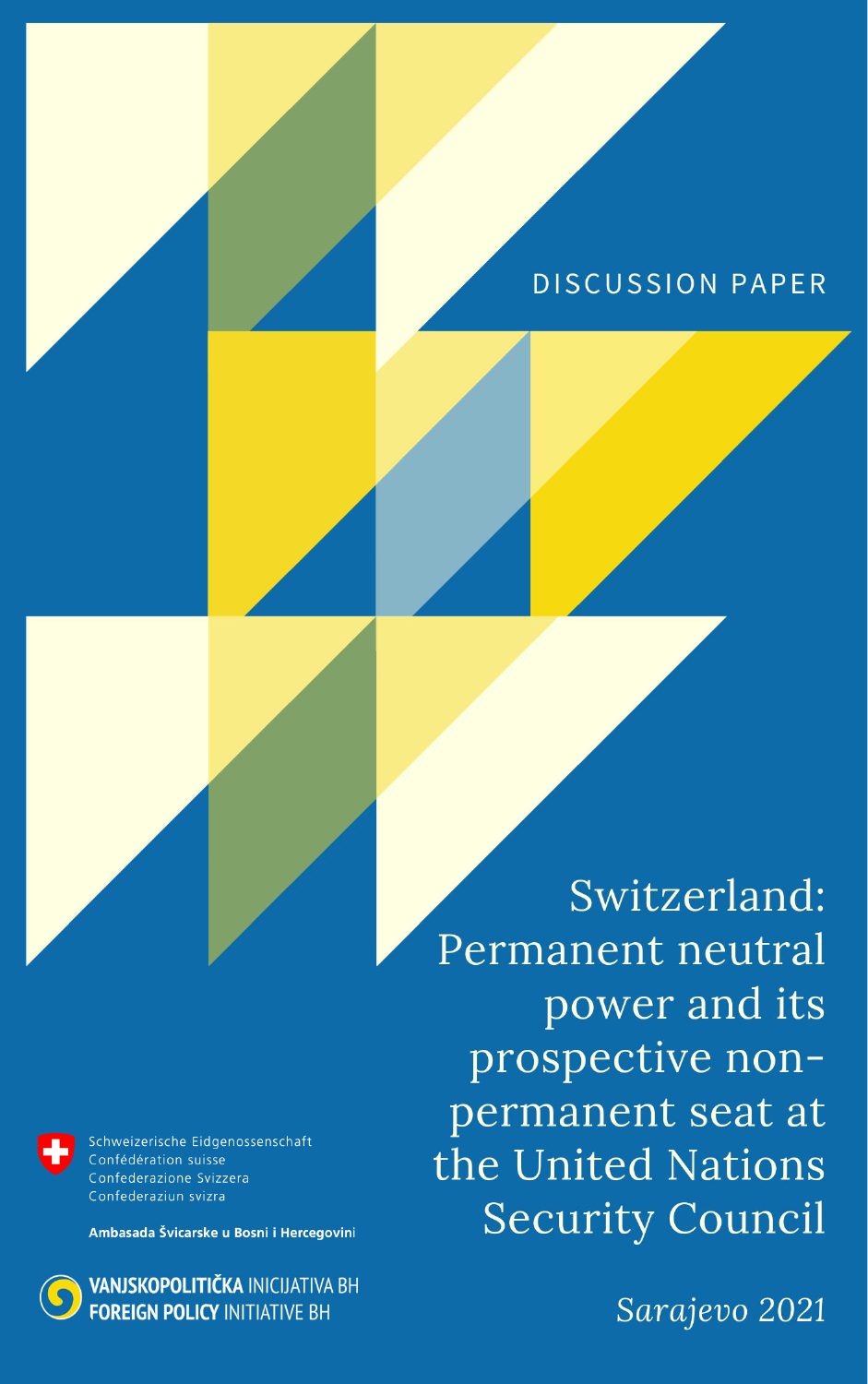



VANJSKOPOLITIČKA INICIJATIVA BH **FOREIGN POLICY INITIATIVE BH** 

Ambasada Švicarske u Bosni i Hercegovini

## **Switzerland: Permanent neutral power and its prospective non-permanent seat at the United Nations Security Council**

**Authors:** Emina Kuhinja, Hata Kujraković

Back in 1945, after the global catastrophe known as World War II, 51 countries committed themselves to maintaining international peace and security by establishing a unique international organization - the United Nations (UN). In addition to its peacekeeping and peacebuilding missions, for which the primary responsibility has been vested in the UN Security Council (UNCS), the UN works on developing friendly relations among nations and promotes social progress, better living standards and human rights. These values are promoted in the UNSC, which serves as an instrument of UN by recommending the admission of new UN members to the General Assembly, discussing any changes to the UN Charter and ensuring international peace and security through dispute settlements.

Since joining the UN in 2002, Switzerland has certainly proved its commitment to peace efforts. But it took Switzerland more than 50 years to join the UN because the organization was perceived as [incompatible](https://go.gale.com/ps/i.do?id=GALE%7CA90984132&sid=googleScholar&v=2.1&it=r&linkaccess=abs&issn=07391854&p=AONE&sw=w&userGroupName=anon%7E808b27b3) with the Switzerland's neutrality. The concept of neutrality, which will be elaborated further on, is a part of Switzerland's legal system, [enshrined](https://www.eda.admin.ch/dam/eda/en/documents/aussenpolitik/voelkerrecht/Swiss%20neutrality.pdf) in the 1815 Congress of Vienna, 1907 Law on neutrality, and even mentioned in the country's [Constitution](https://fedlex.data.admin.ch/filestore/fedlex.data.admin.ch/eli/cc/1999/404/20210101/en/pdf-a/fedlex-data-admin-ch-eli-cc-1999-404-20210101-en-pdf-a.pdf). The questions of whether the country will change its standing on neutrality and compromise its autonomy by participating in the work of the international organization remain highly relevant even today. Back in October 2020, Switzerland became a first-time candidate to the UNSC for the period 2023-2024. By announcing the campaign "A Plus for [Peace"](https://www.aplusforpeace.ch/) for the temporary seat at the UNSC - the highest security body in the world that has the power to take military action to restore peace - Switzerland initiated a burning domestic and international debate on the effects of such move to the country's reputation as a neutral power.

**Since joining the UN in 2002, Switzerland has certainly proved its commitment to peace efforts. But it took Switzerland more than 50 years to join the UN because the organization was perceived as incompatible with the Switzerland's neutrality.**

The year 2022 represents the 20th anniversary of Switzerland joining the UN and the year when the election will take place. If elected to the UNSC, there are no doubts that the country will constructively contribute to the organization's central mission and serve the interests of the global community. However, it is quite important for Switzerland to stimulate and engage in the discussions on the potential influence of membership in the UNSC to the country's neutrality, diplomatic role, and credibility in foreign policy. For this reason, the paper will assess positive and negative aspects of Switzerland's candidacy for a non-permanent seat at the UNSC. It will introduce the summary of the students debate on whether the non-permanent seat at the UNSC will represent the end of the Switzerland's neutrality. The authors will build their reflections on the arguments put forward during the debate to assess the prospects for Switzerland's further status development in the international community.

**The year 2022 represents the 20th anniversary of Switzerland joining the UN and the year when the election will take place. If elected to the UNSC, there are no doubts that the country will constructively contribute to the organization's central mission and serve the interests of the global community.**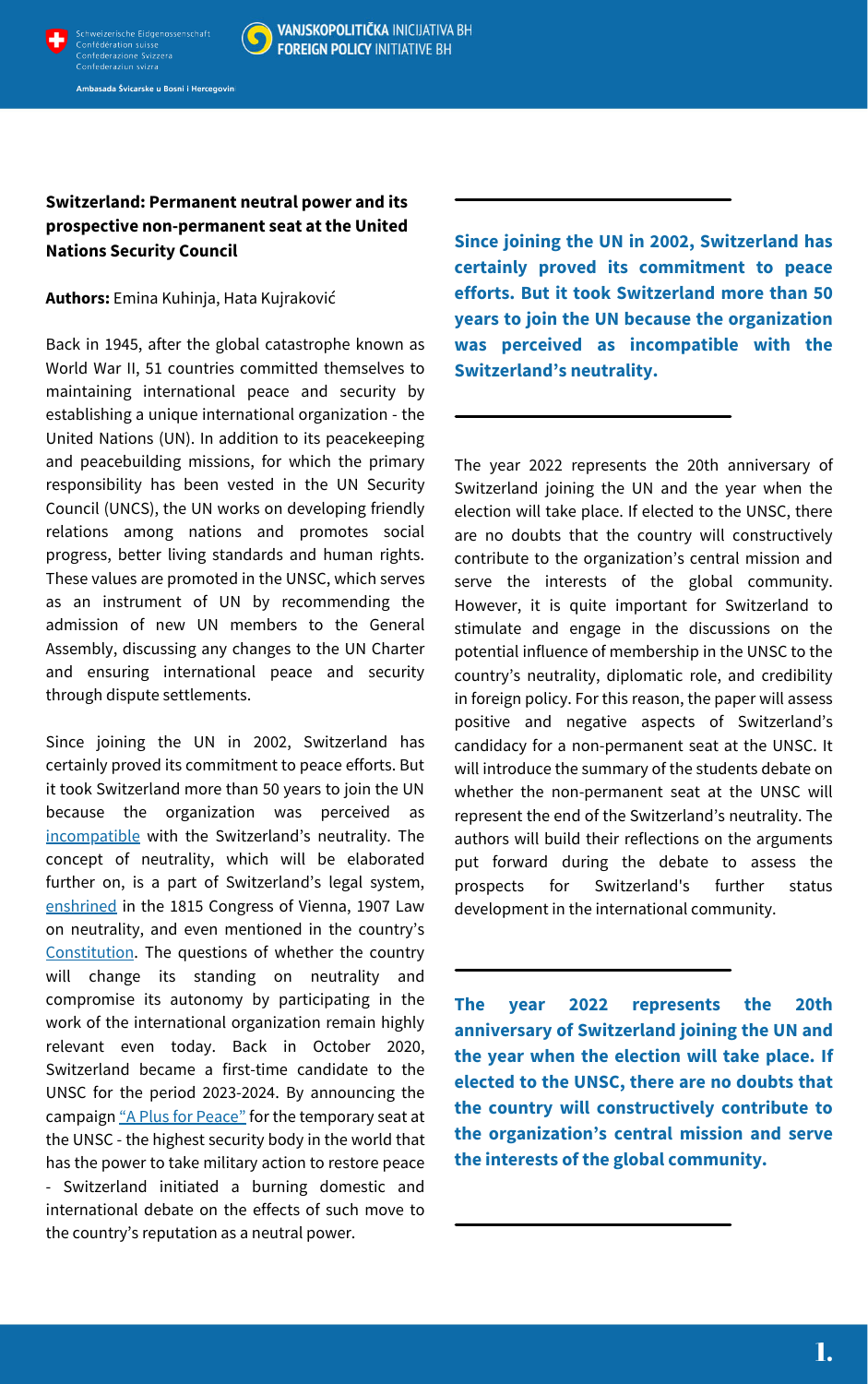

### **VANJSKOPOLITIČKA INICIJATIVA BH FOREIGN POLICY INITIATIVE BH**

Ambasada Švicarske u Bosni i Hercegovini

#### **About neutrality ...**

Swiss foreign policy is based on a principle called [permanent](https://www.eda.admin.ch/eda/en/home/foreign-policy/international-law/neutrality.html) neutrality. It was recognized internationally as such in 1815 during the Congress of Vienna. Being neutral gives states the right to territorial inviolability, but it also entails several responsibilities. The law on [neutrality](https://www.eda.admin.ch/eda/en/home/foreign-policy/international-law/neutrality.html) from 1907, codified in The Hague Conventions, sets out the following obligations of a neutral state: nonparticipation in war, self-defense, impartiality to belligerent states (related to the export of war material), no mercenaries nor allowing use of its territory to belligerent states. Important to note is that the law on neutrality does not apply in internal conflicts, military operations authorized by the UNSC, nor in participation in operations to re-establish peace and international security. The aforementioned explanation is related to the classic form of neutrality – military neutrality which will be used as the basis for understanding Switzerland's position in this paper. Other concepts such as political and economic neutrality will not be elaborated or analyzed in this context.

Even though Switzerland is a neutral country, it remains diligently engaged in preserving international security and promoting peace as a nonbelligerent member of international community. For Switzerland, neutrality is practiced actively and applied based on the nature of the given situation. Over the years, it has provided a good deal of scope and prevented the country from being drawn into foreign conflicts. With the use of its multilateral policy instruments, Switzerland strengthened is efforts regarding the prevention of violence and the protection of human rights during and after violent conflicts. To demonstrate its good practice and a long-standing tradition in peace policies stands the fact that [Switzerland](https://www.swissinfo.ch/eng/too-small-to-succeed--switzerland-s-candidacy-for-the-un-security-council/46050170) currently acts as protecting power for 7 states and in the last 4 years, it offered its assistance in 17 peace processes all over the world. Furthermore, Switzerland has remained consistent in applying its policy of [neutrality](https://www.eda.admin.ch/dam/eda/en/documents/aussenpolitik/voelkerrecht/Swiss%20neutrality.pdf) by being involved in humanitarian initiatives or establishing forums for humanitarian issues (e.g. Humanitarian Issues Group

Iraq in 2003 which provided international forum for relevant discussion on the matter and issued permits for humanitarian and medical evacuations flights).

**For Switzerland, neutrality is practiced actively and applied based on the nature of the given situation. Over the years, it has provided a good deal of scope and prevented the country from being drawn into foreign conflicts. With the use of its multilateral policy instruments, Switzerland strengthened is efforts regarding the prevention of violence and the protection of human rights during and after violent conflicts.**

#### **Methodology: Karl Popper debate**

In cooperation with the Embassy of Switzerland in Bosnia and Herzegovina, Foreign Policy Initiative BH initiated a project entitled Youth and Security. As one of the activities envisaged for the project is the twoday workshop with young people. The workshop consisted of 19 participants, predominantly political science students from Universities in Banja Luka and Sarajevo. The students have been primarily gathered to be presented the Switzerland's candidature for the UNSC and its promotional campaign "A Plus for Peace" , as well as share and discuss their opinion on the matter. Prior to that, they have been presented with expert insight, experience, and practices regarding security, stability, and peace. To foster debate and speech activity, the participants were introduced with the Karl [Popper](https://debatovani.cz/wp-content/uploads/2018/11/181119_KP-debate-programme-rules.pdf) debate format. As a result, they were divided into three groups: affirmation, negation, and judges. Each group was given the opportunity to present arguments and ask direct questions to the opposing team. The role of the judges was to offer constructive feedback, comment on provided evidence and arguments' strength.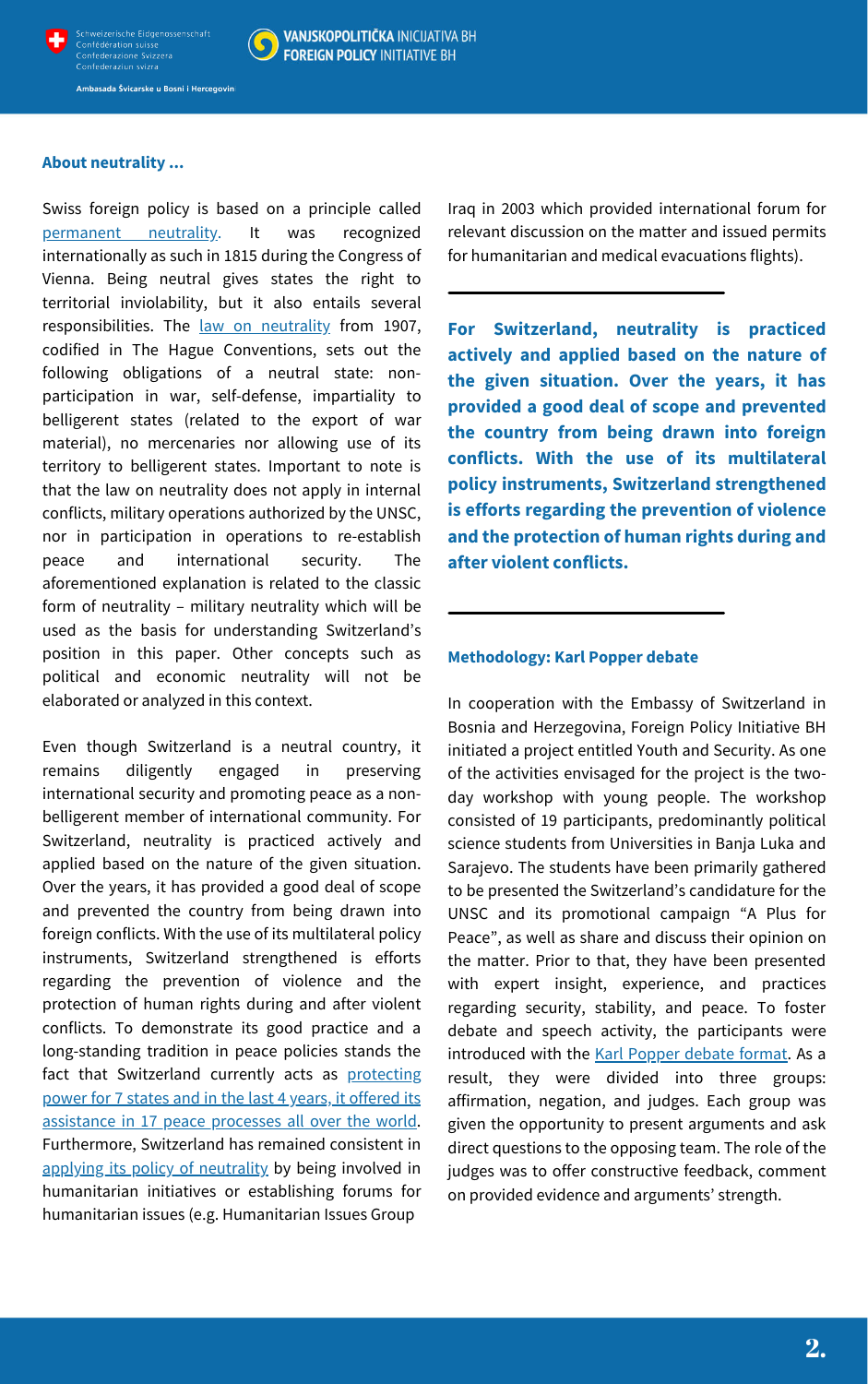



Ambasada Švicarske u Bosni i Hercegovini

The groups had sufficient time to explore the matter and prepare their arguments on whether they agree or disagree with the resolution that the Swiss candidacy for the non-permanent seat at the UNSC will be the end to its neutrality. Only three speakers presented on each side, while the rest of the participants provided support for their group members during consultation time. The participants applied knowledge they gained from the panelists, linking it to their academic backgrounds and presenting clear statements. The debate on Swiss neutrality is an ongoing activity among domestic and international actors, what made it plausible for us to introduce it to the workshop participants as well. The gathered input from participants as an argumentation on both affirmation and negation side has been used as a basis for reflections in this paper.

#### **Debate summary: The End of Neutrality?**

The questions around Swiss candidacy for a nonpermanent seat in the UNSC stems from the view that the centuries old Switzerland's neutrality and international reputation as a mediator will be negatively affected if it becomes a member of the UNSC - the only body that has the power to authorize military action on behalf of the UN member states. This neutrality developed gradually, and Switzerland has successfully managed to balance its own interests with the interests of other states, and remain non-military involved in conflicts, but engage in humanitarian assistance and peacekeeping operations. Nonetheless, even though neutrality means that Switzerland will not choose sides in the event of a conflict between two states, it still has a right to condemn any violation of international law. But what would potentially new role at the UNSC mean for Switzerland? To defend the resolution that joining the UNSC would mean the end of Switzerland's neutrality, the affirmation team argued that considering only the definition of military neutrality, its neutrality remains intact. However, participating in the work of the UNSC would mean that Switzerland would have to take a stance and vote on different issues on conflict areas and regions.

Its voting behavior on the Security Council could negatively affect its reputation as an impartial mediator since Switzerland could become externally perceived as biased and non-neutral in the eyes of the conflicting parties.

**The questions around Swiss candidacy for a non-permanent seat in the UNSC stems from the view that the centuries old Switzerland's neutrality and international reputation as a mediator will be negatively affected if it becomes a member of the UNSC - the only body that has the power to authorize military action on behalf of the UN member states.**

The negation team addressed the dispute around the very concept of neutrality. They argued that there is no uniform definition of neutrality since it may encompass different fluid concepts such as political neutrality. Yet, they argued that, nonetheless, neutrality should be perceived as a social construct, hence subject to change. In the case of Switzerland, it not only sees itself as a neutral state, but is also perceived as such by other international actors. Thus, it can be discussed that Switzerland defined the concept of neutrality to the international community and became "the center of a norm of [neutrality".](https://www.google.com/search?q=switzerlands+neutrality+as+a+social+construct&sxsrf=AOaemvLswipuIW8CRXw7hbjoy2ZmJSfJOw%3A1638351558194&ei=xkKnYfGrC4ThkgWwyYPgBQ&ved=0ahUKEwjxppKVp8L0AhWEsKQKHbDkAFwQ4dUDCA0&uact=5&oq=switzerlands+neutrality+as+a+social+construct&gs_lcp=Cgdnd3Mtd2l6EANKBAhBGAFQjAVYrBRg4hZoAXAAeACAAZ0BiAGrDJIBBDAuMTOYAQCgAQHAAQE&sclient=gws-wiz) What this essentially means is that the country is committed to this concept and refrains from armed conflict in the same way the UN [Charter](https://www.un.org/en/about-us/un-charter/full-text) proclaims -All Members shall refrain in their international relations from the threat or use of force against the territorial integrity or political independence of any state, or in any other manner inconsistent with the Purposes of the United Nations. Such argument insinuates that the Switzerland in the UNSC is going to guarantee further preservation of UN values, but also further their own values and issues within the UN framework, and with that, its neutrality will not be violated.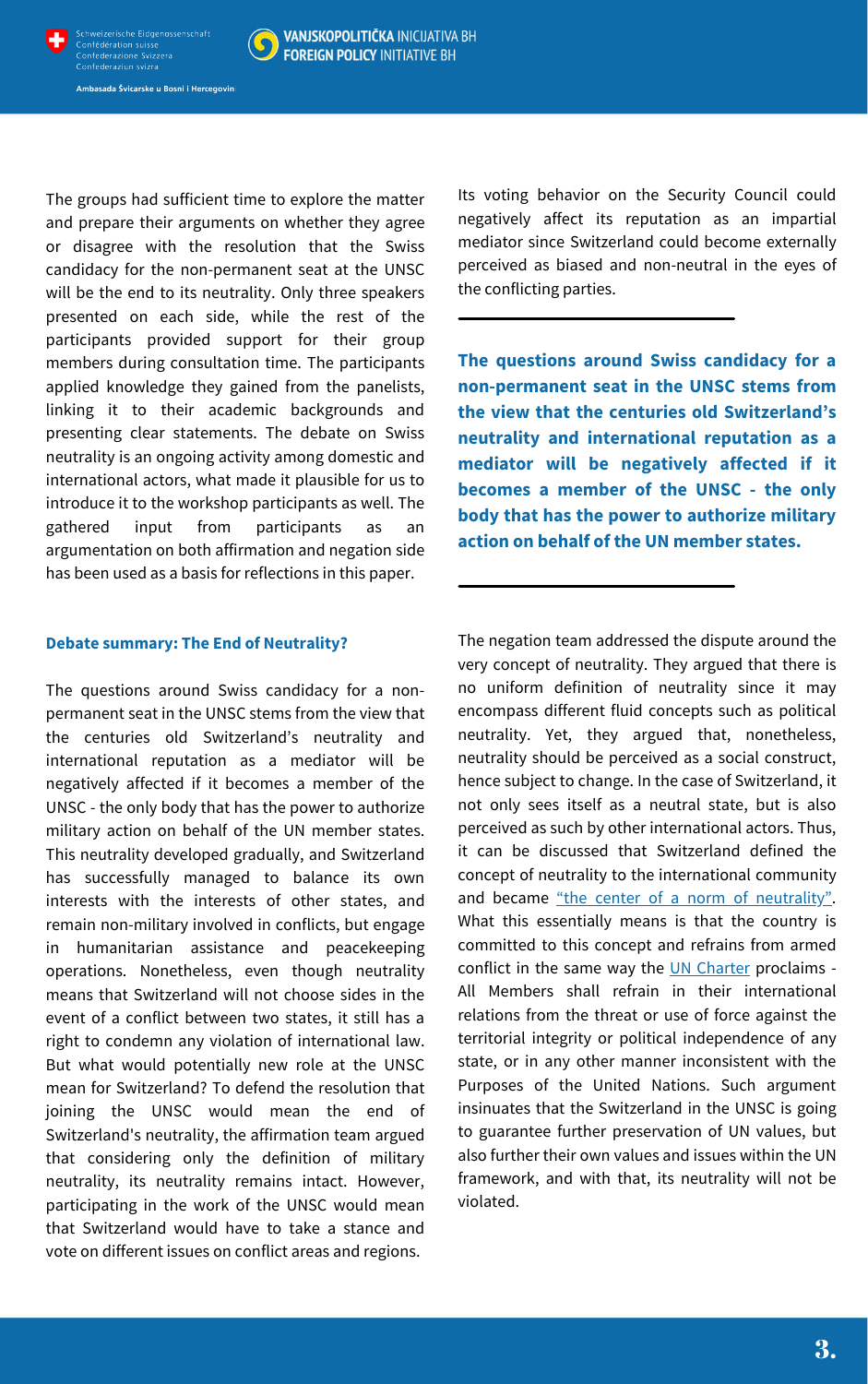



**VANJSKOPOLITIČKA INICIJATIVA BH FOREIGN POLICY INITIATIVE BH** 

Ambasada Švicarske u Bosni i Hercegovini

Therefore, arguing that Switzerland's reputation as an international mediator might become negatively affected has nothing to do with the concept of neutrality. Also, if a situation perceived as a risk for the Switzerland's external perception and reputation occurs during the voting time, Switzerland can always abstain from voting.

Furthermore, the affirmation team argued that having the seat in this body, even if it is a nonpermanent one, will make it more difficult for Switzerland to maintain its tradition of neutrality, due to the Security Council's outdated and inadequate composition which nowadays serves as a platform for great powers to further their own interest at the expense of smaller states.

The negation team did acknowledge that the structure of the Security Council is a flawed one, but the UNSC still remains the highest and most influential international body for security issues. Having a seat there would allow Switzerland to further voice their concerns on its structure and contribute to reform efforts of the UNSC that it has been vocal in for more than 15 years. The team added that the non-permanent seat at the UNSC would further promote Switzerland's engagement in peace policy by allowing it to share its experience and overall expertise in peaceful settlements for the benefit of the wider international community. This will increase Switzerland's impact and commitments to peace efforts and human rights protection rather than making it a subject to adjustments and changes of its tradition. It will still be capable of expressing its views on the current state of affairs and if a certain position at the UNSC would conflict with Switzerland's values, they repeated that it can always abstain from voting or vote against the resolution. Switzerland will not choose sides between the conflicting parties, but remain an advocate of international law, while maintaining its neutrality. In concluding remarks, both teams focused on the key issues that they previously put forward and pointed out the flaws in the opposite team's argumentation.

After that, the judges deliberated and came with the decision that negotiation team won the debate because they were more convincing in arguing that Switzerland's neutrality won't come to an end by its participation in the work of the UNSC.

#### **Switzerland, a plus for...?**

Despite various domestic and international reactions, the position of Switzerland in this regard remains unchanged. Its long tradition of facilitation and mediation, alongside peacekeeping, peacebuilding and disarmament is undisputable. Long-year support of the UN peace operations stands in favor of Switzerland's candidacy to continue its mission. The real challenge for the Swiss candidacy campaign is its close link to domestic politics, rather than diplomatic nature. The dispute on its neutrality, however, remains inconsistent and unclear, as from a legal perspective, a seat on the UNSC is not contradictory to this principle. The questions around its candidacy for the seat mostly remain on the domestic level, as some of the prominent political figures have argued that [Switzerland's](https://foreignpolicy.com/2021/01/15/switzerland-neutral-united-nations-security-council-seat/) concept of neutrality is

incompatible with the one of the UN.

**Switzerland is recognized as a model of neutrality as it was the first state to have its neutrality formally recognized, and the only state to have continuously maintained it.**

Furthermore, Switzerland is recognized as a model of neutrality as it was the first state to have its neutrality formally recognized, and the only state to have continuously maintained it. This demonstrates its dedication to its neutral position and peace efforts. The candidacy campaign presents areas in which Switzerland will continue to make an impact and these include peace efforts, humanitarian actions, sustainable development, multilateralism, and innovation.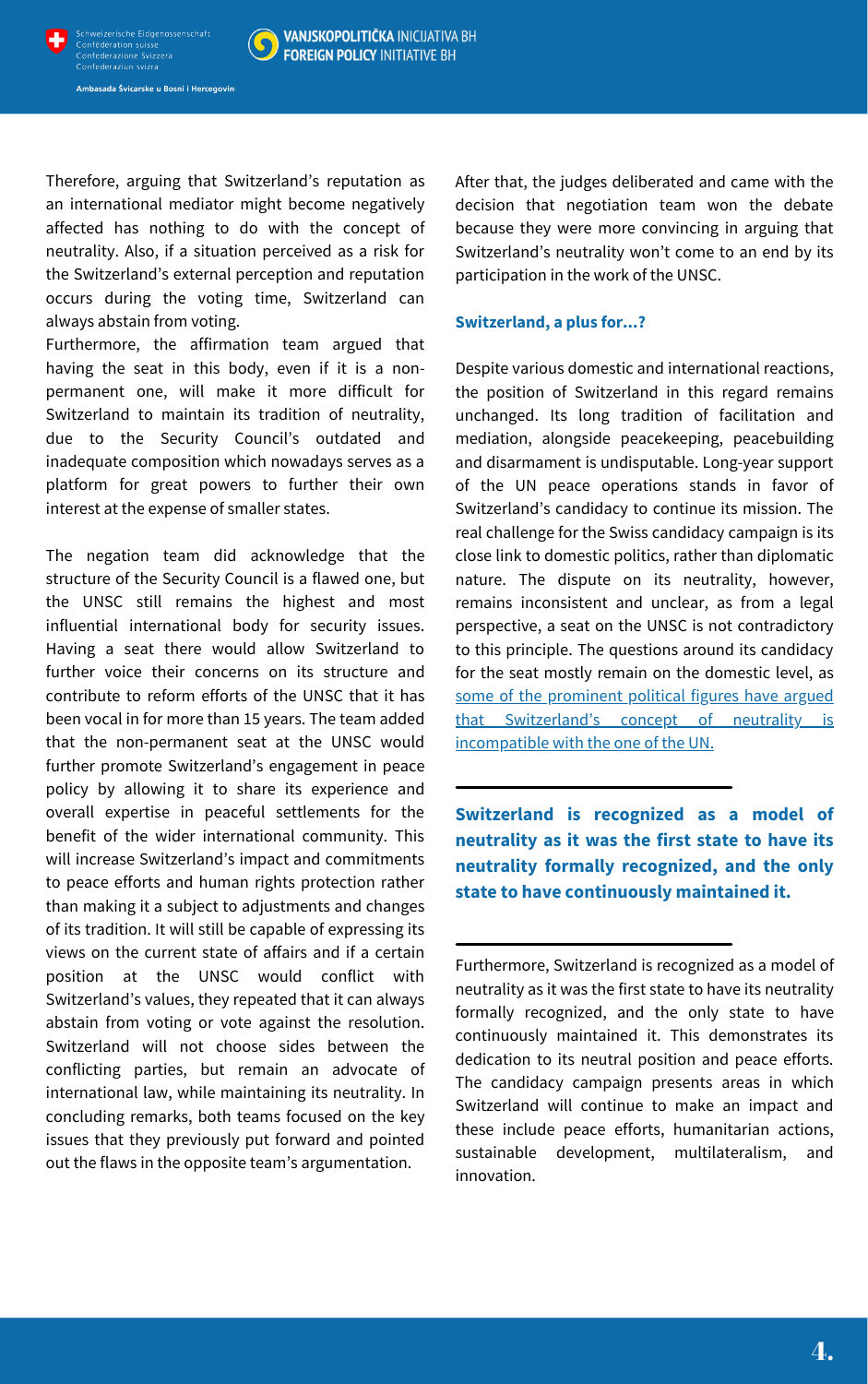



Ambasada Švicarske u Bosni i Hercegovini

The UNSC as the authoritative body ensuring global peace and security could offer Switzerland additional mechanisms to ensure further fulfillment of its vision of neutrality and ensure protection of its interests. Hereby, Switzerland will have a direct impact on decision-making processes and have these decisions binding by international law. This would benefit the small country like Switzerland, as it will be able to protect its interests among great players in international community. Switzerland's dependance on a peaceful and rule-based international order is linked to its own independence, security, and welfare. Thus, the non-permanent seat for Switzerland at the UNSC will ensure protection of its vital interests and a direct impact on decisions on the Council's agenda, which are in a connection to what concerns the country as such.

**The non-permanent seat for Switzerland at the UNSC will ensure protection of its vital interests and a direct impact on decisions on the Council's agenda.**

As Switzerland is an important [contributor](https://www.eda.admin.ch/dam/eda/en/documents/aussenpolitik/internationale-organisationen/Finanzierung-UNO_EN.pdf) to the UN, ranking 18th on the list of contributors to the regular budget and 14th on the list for peacekeeping operations budget, the country will have its say on how the funds should be allocated and decide on the most efficient use of the budget. Further, Switzerland will persist to utilize its neutrality and mediator role to undertake bridge-building part among the Security Council members. Usually, smaller states tend to succeed in contributing constructively to international affairs, especially in cooperation with like-minded members of the UNSC. A similar vision to the UN will enable Switzerland to add on the political climate and strengthen the credibility of its foreign policy. Moreover, building foundations for lasting peace and security must employ versatile strategies and plans. Thus, the role of youth in raising awareness and influencing peace processes cannot be undermined.

As powerful agents for resolving and preventing conflict, young people can contribute to voicing Switzerland's interests and setting the priorities for its mandate at the UNSC. As such, they can influence the level of public debate in Switzerland and inform others on the role of UNSC, tackling challenging threats of the 21st century globalized world. In addition, networking opportunities that arise could be the chance for practical experience to enhance diplomatic strategies. In this process, it is necessary to include civil society organizations, academia, and relevant stakeholders in Switzerland's activities at the UNSC and work together with them in identifying the priorities.

In sum, the assessment of Switzerland's candidacy for the non-permanent seat at the UNSC concludes that the benefits outweigh the risk and that the arising challenges are to be resolved along the way with the promising agenda for the future.